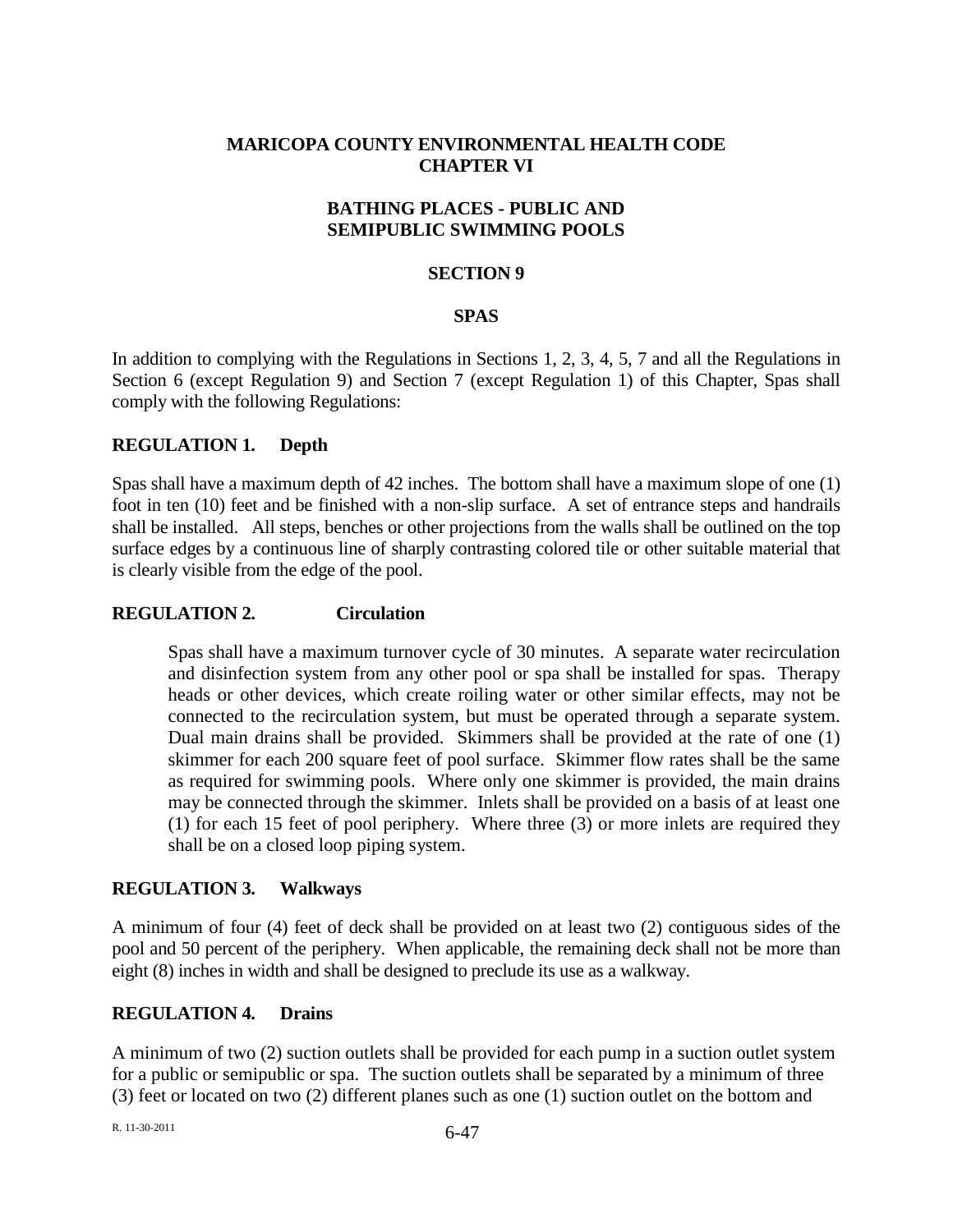one (1) on a vertical wall or one (1) suction outlet each on two (2) separate vertical walls provided the three (3)- foot separation is always maintained. The suction outlets shall be plumbed to draw water through them simultaneously through a common line to the pump. Suction outlets shall be plumbed to eliminate the possibility of entrapping suction. All drains and outlets of spas must have plumbing provisions to eliminate any possibility of entrapping suction. The total velocity through grate openings shall not exceed one and one-half (1 1/2) feet per one (1) second.

# **REGULATION 5. Disinfection**

Gaseous chlorine shall not be used for the disinfection of spas.

# **REGULATION 6. Separation Walls**

Where a spa is located contiguous with a swimming pool, the separating wall shall be designed to preclude its use as a walkway unless the minimum required walkway widths can be maintained.

# **REGULATION 7. Temperature**

The temperature of heated water coming into a public or semipublic spa shall not exceed 104°F.  $(40^{\circ}C)$ .

## **REGULATION 8. Timer**

The timer for a public or semipublic spa which controls the hydrotherapy jets shall be located at least five (5) feet from the spa and shall have a maximum time limit of 15 minutes.

# **REGULATION 9. Air Blower and Air Induction Systems**

An air blower system or air induction system for a public or semipublic spa shall comply with the following requirements:

- a. The system shall prevent water backflow, which could cause an electrical shock hazard;
- b. Air intake sources shall not introduce water, dirt, or contaminants into the spa;
- c. The system shall be properly sized for a commercial spa application;
- d. If the air blower is installed within an enclosure or indoors, then adequate ventilation shall be provided; and
- e. Integral air passages shall be pressure tested and shall provide structural integrity to a value of one and one-half (1 1/2) times the intended working pressure.